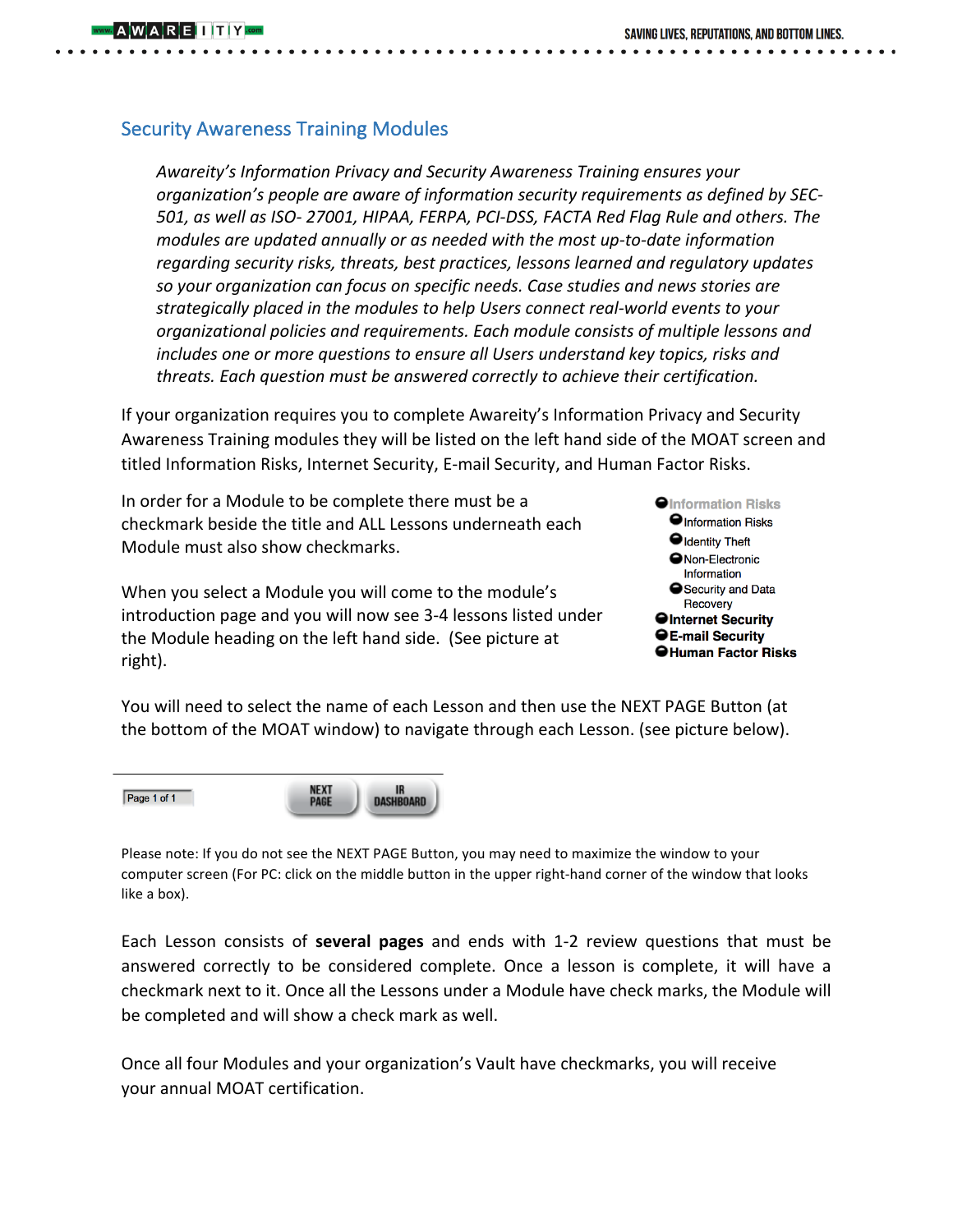## **How do I start a lesson?**

Look on the left-hand side of the platform screen and you will see menu controls to access the Awareness Modules and the Lessons within them. To access a Module, simply click on the Module name. You will see information about the module in the area where you are reading this text and you will see the names of the lessons listed below the module. Click on the name of a lesson to begin training on a specific topic.



## How do I know which lessons I have completed?

The graphic next to the Module title or the Lesson title will tell you whether you have completed a lesson.

The open circle represents a lesson that has not been started:



The half circle represents a lesson that has been started but not yet completed.

**Olnformation Risks O**Information Risks Oldentity Theft

The check mark represents a lesson that has been completed.

**Olnformation Risks**  $\checkmark$  Information Risks **O** Identity Theft

The same graphics apply to the module titles as well.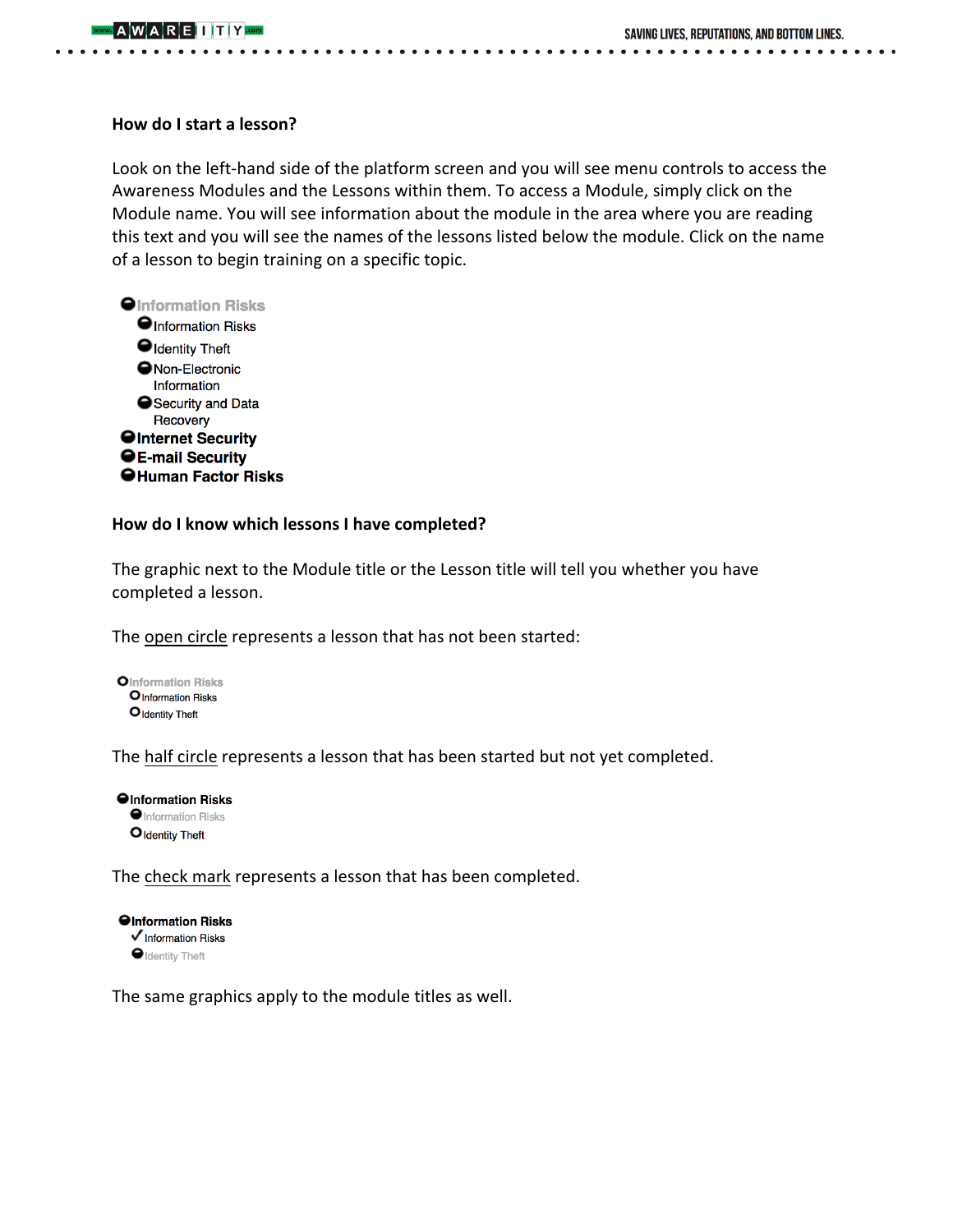## **Once I start a lesson, how do I move between the pages?**

The area at the bottom of the Awareity Platform screen is called the Navigation Bar. You will

**PREVIOUS NEXT** use the **PAGE** and the **PAGE** buttons to move forward or backwards in the content. You are not allowed to go back once you have begun answering a test question unless you restart the lesson from the beginning by clicking on the lesson title on the left-hand menu.

## How do I complete the Awareness and Accountability Vault (AAV)?

To complete the AAV, start by clicking on the Vault link to your left. Click on each document title in the Vault to read and review each document listed. Once you have read through the document, you will be asked to acknowledge that you have reviewed the document. Type in the agreement term ("Agree") to show that you understand and are willing to comply with the document, and click ACCEPT.

If you don't see a text field appear to acknowledge the policy (i.e. type  $AGREE$ ), you may need to answer questions regarding the policy, before you can agree to the policy. Once you have opened and read the accompanying PDF files, you will see a 'click' here for questions link where the text field would usually be. You will need to answer the accompanying questions correctly for this policy, before you can agree to the policy and it can be 'checked' off in your Vault.

Once you have acknowledged a document there will be a check mark next to the document title (similar to the iSAT checkmarks explained above). Repeat this process for the other policies in the AAV. Once all policies have a checkmark, your organization's Vault will show a check mark on the left-hand side of the Platform screen.

For more information and guidance on the AAV, click here. (This is where we could link to AAV *help doc).*

# **I** completed my training on the Awareity Platform last year but now when I log in, it looks like **I** am starting over. Why is this?

The Awareity Platform is designed to be an ongoing process in order to provide ever increasing awareness and compliance with many regulations that require you to undergo awareness training and review of critical policies and procedures on an annual basis.

In most cases, the Platform will remember when you completed your certification last year, and reset your progress indicators and notify you of the need to retake the training and sign the latest policies on or around an anniversary date.

# **I** received an e-mail saying that a new policy has been added or a policy has been changed, where do I go to read and sign the policy?